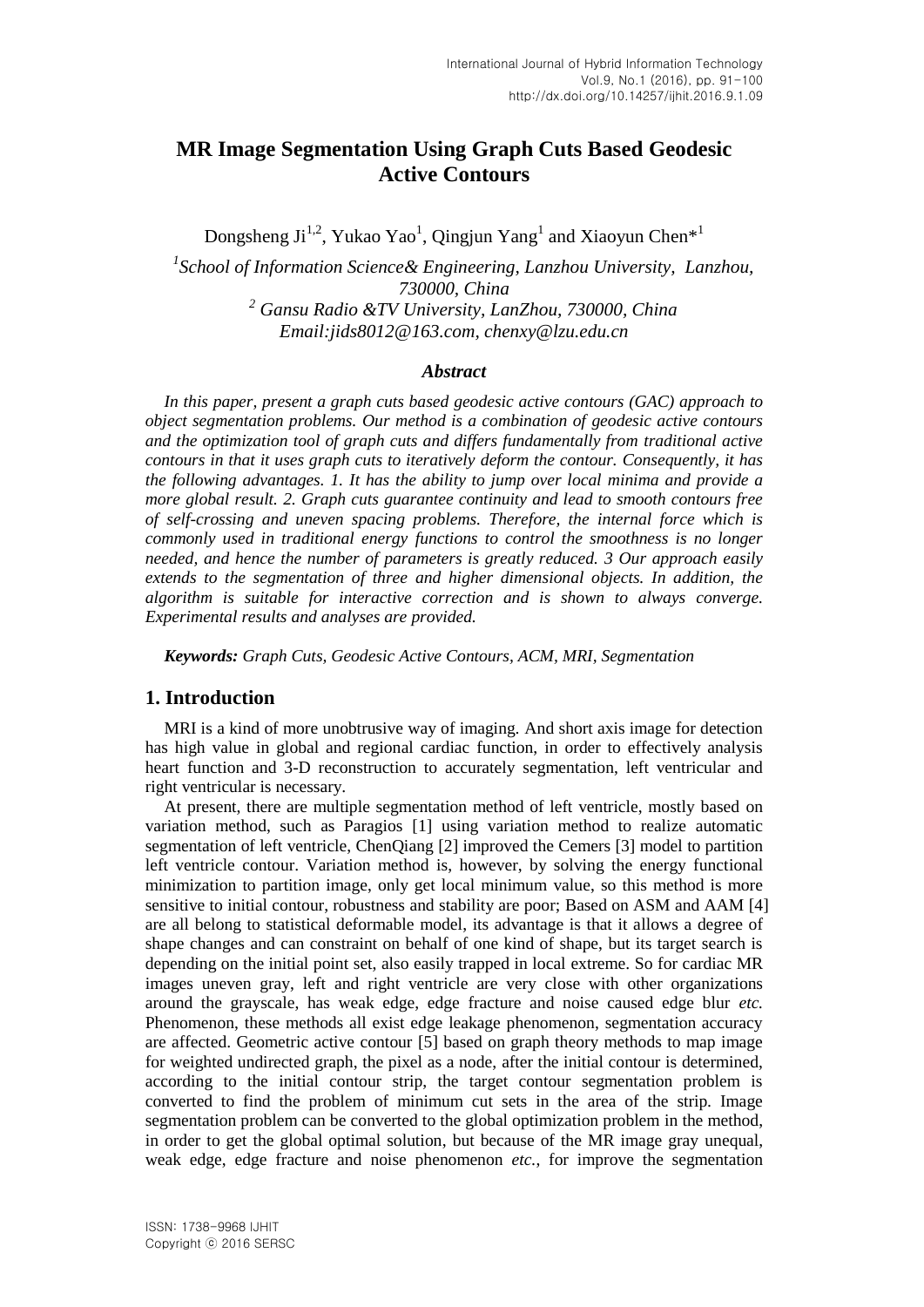accuracy, we introduce the shape statistics method to govern the evolution of the edge curve.

Based on the detailed analysis of the left ventricle MR image segmentation problem, in this paper, we propose the method that is geometric active contour based on graph theory combine with shape statistical.

Geometric active contour model (GAC) is an effective target automatic segmentation method. It through some constraint conditions in high dimensional space of the outline of the initial iterative evolution, to realize the image segmentation. But as a result of echocardiogram heart valves edge and texture feature is not very prominent, and it's complicated structure, even if the geometric active contour segmentation is also very difficult. A kind of effective solution is of according to the specific object segmentation, make full use of prior knowledge of the target, and under the guidance of prior knowledge to partition MR image. For the intervention of prior knowledge, make by fuzzy, shade and noise interference and is difficult to deal with the image goal, specific target segmentation also reached an unprecedented accurate and efficient [6].

This method on the basis of point distribution model through training form registration and mode analysis was carried out on the, with shapes statistics to constraints, the active contour model based on graph theory left ventricle MR image segmentation, effectively deal with curve evolution when the edge of the leakage problems, improve the segmentation accuracy.

In addition, the method not only can choose a different target or different initial contour of the same target, but also provides interactive segmentation result changes.

## **2. Approach**

#### **2.1. Related Graph Theory**

Graph- theoretic (14) description of s-t minimum cut can be found in many graph theory textbooks. The minimum cut considered in this paper is required to separate multiple source nodes from multiple sink nodes. A simple operation on a graph G called node identification identifies a set of nodes  $(V_1, V_2, ..., V_n)$  into a single new node V, deleting selfloops, if any merging parallel edges, as shown in Figure1. For *V* multi-source multi-sink s-t minimum cut problem, we have the following theorem.

Theorem 1: (Minimum Cut with multiple sources and multiple sinks): The minimum cut of graph G which separate a source set  $\{s_1, s_2, ..., s_n\}$  and a sink set  $\{t_1, t_2, ..., t_n\}$  is exactly the s-t minimum cut of the result graph after identifying  $\{s_1, s_2, ..., s_n\}$  to a new source s and identifying  $\{t_1, t_2, ..., t_n\}$  to a new sink t.

The proof follows as there is a one to one mapping between a cut  $(S,T)$  in the original graph G that separate  $\{s_1, s_2, ..., s_n\}$  from  $\{t_1, t_2, ..., t_n\}$  and s-t cut  $(S', T')$  in the result graph  $G'$  after identifying the source set to s and the sink set to t, where  $S = S' - s + \{s_1, s_2, ..., s_n\}$  and  $T = T' - t + \{t_1, t_2, ..., t_n\}$ . The capacities of the corresponding cuts are same since node identification only deletes self loops which will not be on the cuts. So if a cut  $(S', T')$  is a s-t minimum cut in  $G'$ , its corresponding cut

 $(S, T)$  is a minimum cut G that separate the source set and the sink set.

With this theorem, we can use  $s - t$  minimum cut algorithms to solve the multi-source multi-sink minimum cut problem by simply identifying the multi-source as a single source and multi-sink as a single sink respectively.

Theorem 2: (Convergence Theorem) Within finite element data set, the graph cuts based active contour will either converge or oscillate between several results with same capacity after limited iterations.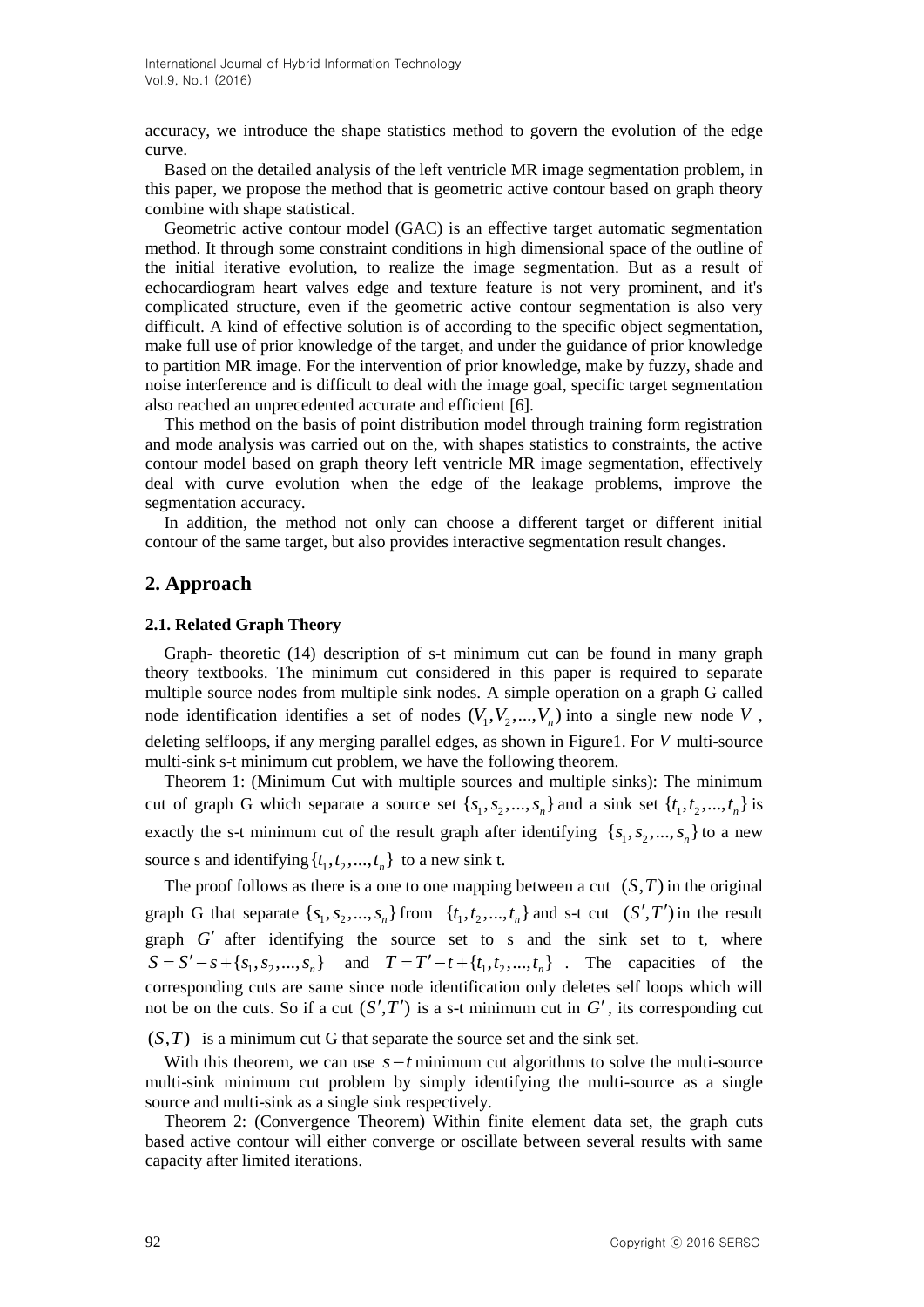Proof: let  $C_i$  be the capacity of the result boundary  $R_i$  at the *i* time iteration, then,  $C_{i+1} \leq C_i$ ,  $i = 1, 2, ...$  finite data yields finite number of different results  $R^u$ ,  $0 < u < N$ Since the dilation process and the edge weights are well defined, we should have  $R_{i+k} = R_{j+k}$ , for  $k = 1, 2,...$  if  $R_i = R_j$ . If the algorithm doesn't converge, after N iterations, at least one result  $R^u$  will show up twice and then the sequence between this two  $R^u$  will oscillate. Also,  $C_{i+1} \leq C_i$ ,  $i = 1, 2, ...$  the capacity of each  $R_i$  within this sequence will be the same.

So if one boundary shows up twice in different iterations, we can terminate the algorithm.

#### **2.2 Graph Cuts based Geodesic Active Contours**

The graph cuts theory discussed above provides us with a method to compute the globally optimal partition of an image after we transform it into an edge capacitated  $graph G(V, E)$ . One such transformation is as follows. Each pixel within the image is mapped to a vertex  $v \in V$ . If two pixels are adjacent, there exists an edge  $(u, v) \in E$  between the corresponding vertices u and v. The edge weight  $c(u, v)$  is assigned according to some measure of similarity between the two pixels: the higher the edge weight, the more similar they are [7].

Each contour is that partitions the image into two parts S and T corresponds to a cut (S,T) on the graph. The cut corresponding to a desired object contour is in general not the global minimum among all possible cuts on the graph(for example ,the contour of another, smaller object might correspond to a cut with smaller capacity ). However, as explained in section 1, the desired object contour is a global minimum within its contour neighborhood (CN). Since there might be many this kind of global minima in the image ,an initial contour is required to distinguish them, and the objective of our approach is to find the closest contour that is a global minimum within its contour neighborhood. Given an initial contour, our algorithm consists of the following steps:

1. Represent the image as an adjacency graph G.

2. Dilate current boundary into its CN with an inner boundary and an outer boundary (Figure 1).

3. Identify all the vertices corresponding to the inner boundary as a single source s and identify all the vertices corresponding to the outer boundary as a single sink t.

4. Compute the s-t minimum cut to obtain a new boundary that better separates the inner boundary from the outer boundary.

5. Return to step3 until the algorithm converges.



### **Figure 1. Extract Inner and Outer Contour of the CN using Dilation**

The inner and outer boundaries are treated as the sources and sinks, respectively, in the corresponding graph.

#### **2.3 Dilation**

The dilation process in our approach consists of a few single binary dilation steps, whose structuring element is a  $3 \times 3$  matrix with all entries set to 1 in the 2D case or a 3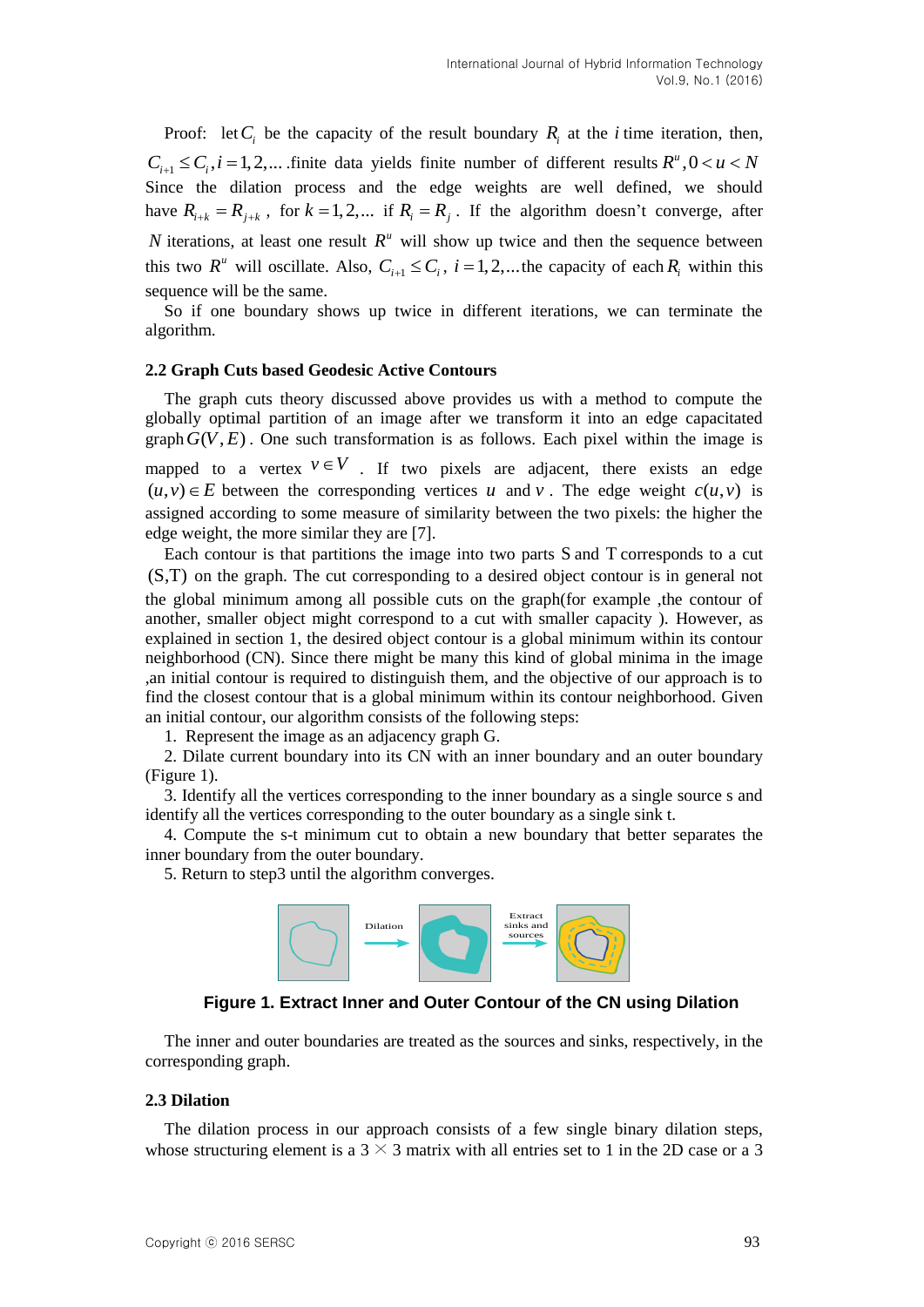$\times$  3  $\times$  3 tensor of 1 in the 3D case. Other structuring element scan also be used. The number of single dilations in each step (also referred to as step size in this paper), determines the size of the CN. The step size is a very important parameter and is selected based on two factors: the size of the object to be segmented and the amount of noise in the data. Large size objects may have large step size. For noisy images, a large step size is required to make the active contour break away from the many local minima near the object contour. However, if the step size is too large, the active contours may skip the real object contour. Point A is the desired minimum point, and point B is another local minimum, having smaller energy than point A. If we select a small step size, the active contours will find point A for a large range of initializations. However, for the energy function, the geodesic active contours will probably get stuck at one of those local minima. On the contrary, if we select a very big step size for both cases, point B will be found, which is not desired. In our implementation, we select the step size manually according to the size of the object we want to segment and the noisiness of the data.

## **3. GAC Model based on Prior Shape of the Sample Registration and Model Analysis**

Because there are gray uneven in the left ventricle MR images, weak edge, edge fracture and the phenomenon such as noise, when the GAC [8] based on graph theory division the left ventricle MR image will occur edge of the leak. In order to prevent leakage of curve edge, in this section, introduced statistics constraint curve shape.

In this paper, the shape of the target knowledge representation into velocity field, embedded into the level set iterative equation, drive the zero level set evolve to the ideal contour. In this paper, the main work is in Caselles V geometric active contour model based on,

$$
\frac{\partial \varphi}{\partial t} = u(x)(k + v_0) |\nabla \varphi| + \nabla u |\nabla \varphi u(x) = - |\nabla G_{\sigma} * I| \quad (1)
$$

 $v_0$  does not depend on outward expansion force contour evolution of the image;  $k$  is contour curvature;  $u$  is image gradient. Under the level set, surface function  $\varphi$  in the elastic force, expansion force and image gradient force, driving the zero level evolution to the target edges.

Controlled by a priori knowledge is to add a new item in the equation of the contour evolution. New item prior knowledge with the original form new force, internal force and the external force driving outline to the ideal goal evolution. Additional prior knowledge of the force can be divided into two levels, one is the low level of regional restrictions, the zero level evolution in specific areas; another is the shape of the high level constraints, make zero convergence in specific prior shape. Hence the new iteration equation is obtained:

$$
\frac{\partial \varphi}{\partial t} = u(x)(k + v_0) |\nabla \varphi| + \nabla u |\nabla \varphi + \sum F_i |\nabla \varphi \quad (2)
$$

*Fi* , is the target of a priori knowledge. The kind of direct, efficient speed force, but prior knowledge representation into can directly drive the evolution of zero velocity field is the key to the problem. Due to noise, motion blur and object and the background gray similarity, makes the segmentation error is difficult to avoid. In order to improve the segmentation accuracy, sometimes need to use in the process of segmentation of left ventricle prior shape knowledge. The velocity field of force near the target point had a trend to move to the target. For prior shape outline, define the point (including contour inside and outside points) to the C distance  $\varepsilon$ :

$$
\varepsilon(X) = \min(|X - X_1|), \quad X_1 \in C \quad (3)
$$

Velocity field  $\varepsilon$ :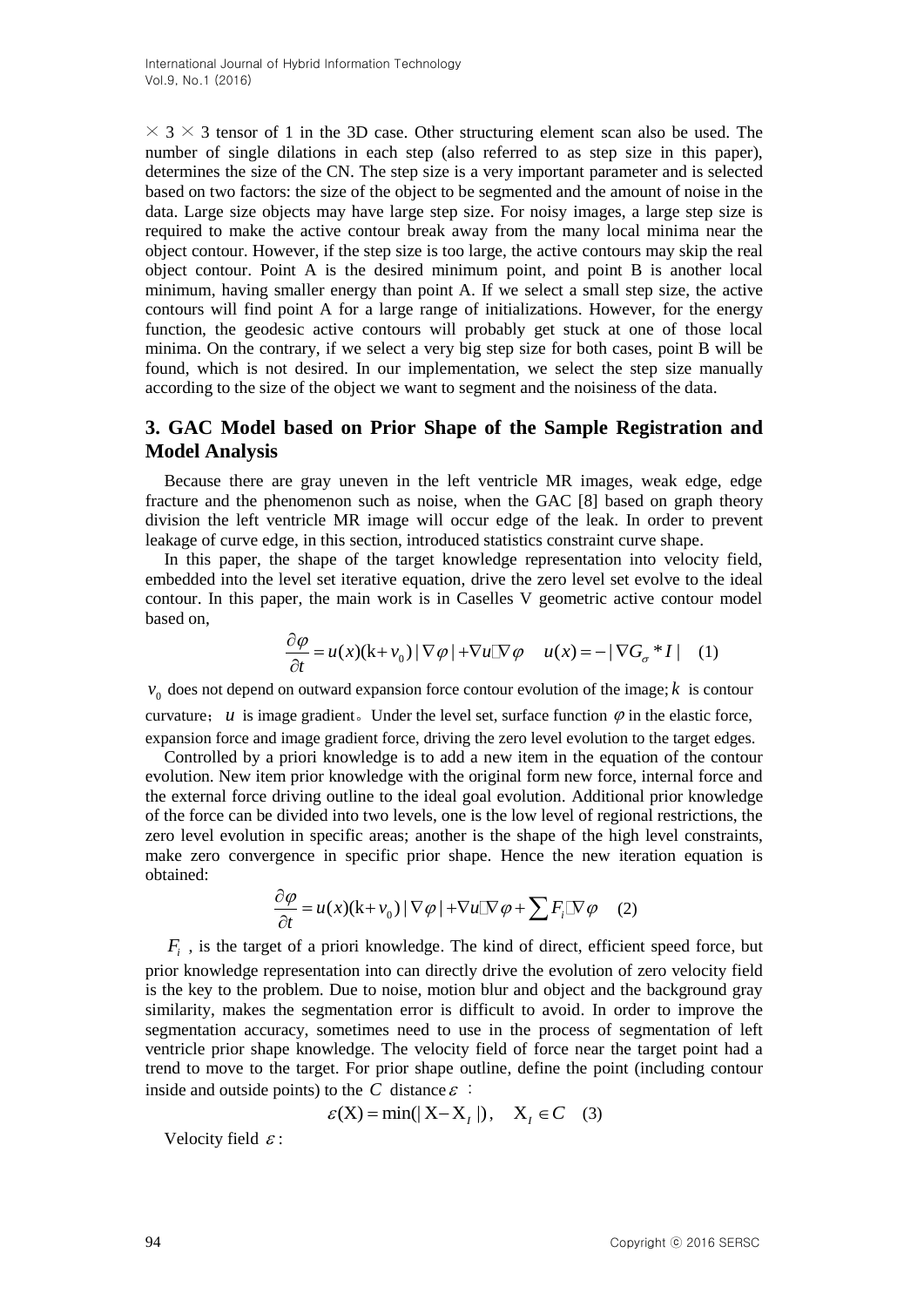$$
F_{shape}(\mathbf{X}) = f_s(\varepsilon) \frac{\nabla \varepsilon}{|\nabla \varepsilon|} \quad (4)
$$

 $F_{shape}$  Pointing to a priori shapes on the near point,  $f_s(\varepsilon)$  control size.

 $F_{\text{exp}}(x) = f_x(x) \frac{V_x}{|V_x|}$  (4)<br>  $F_{\text{exp}}$ , Phining to a priori shape on the near point,  $f_x(x)$  control size.<br>
Then dang velocity field forece of metric is very important. These are two kinds of the<br>
metric one a bidded Prior shape velocity field force of nature is very important. There are two kinds of the nature of the force, a kind of similar to the elastic force, more far away from the prior shape, the stronger the field force; another kind similar to the electric field force, the closer distance prior shape, the greater field force. Hope  $F_{shape}$  only to the neighbour, points to work, and the closer distance, the greater the field force. Set farthest effectively distance:

$$
f_s(\varepsilon) = \begin{cases} k(\delta - \varepsilon) & \varepsilon \le \delta \\ 0 & , \varepsilon > \delta \end{cases}
$$
 (5)

$$
[0, \quad, \varepsilon > \delta
$$
  
In the end, based on the prior shape of geometric active contour model  

$$
\frac{\partial \varphi}{\partial t} = u(x)(k+v_0) |\nabla \varphi| + \nabla u |\nabla \varphi + f_s(d)| \frac{\nabla \varepsilon}{|\nabla \varepsilon|} |\nabla \varphi|
$$
(6)

Through the following a variegated images based on transcendental GAC partition in the shape of the effectiveness of specific objectives.  $\delta = 15$  In figure 2, under the constraint of prior shape, obtain more ideal target contour. Among them, target segmentation,  $\delta = 15$ .



### **Figure 2. Based on the Transcendental Geometric Active Contour in the Shape of the Target Segmentation**

Figure 2 Circle segmented by shape-prior-based GAC (a) circle stained by a bar and salt & pepper noise; (b) circle segmented by GAC; (c) prior circle shape; (d) circle segmented by shape-prior-based GAC.

Active contours based on graph theory method to divide the entire black, this segmentation method is only interested in the elliptical target zone. Shape due to join the a priori constraints, makes the target by shade can also be a good segmentation, target shape of translation, rotation and scaling has no impact on the segmentation results, and the method also is not sensitive to noise [9].



**Left Heart Outline Outdoor Training Sample**

**Figure 3. MR Left Ventricular Internal and External Training Samples**



**Figure 4. Shape Constraints on the Result of Segmentation**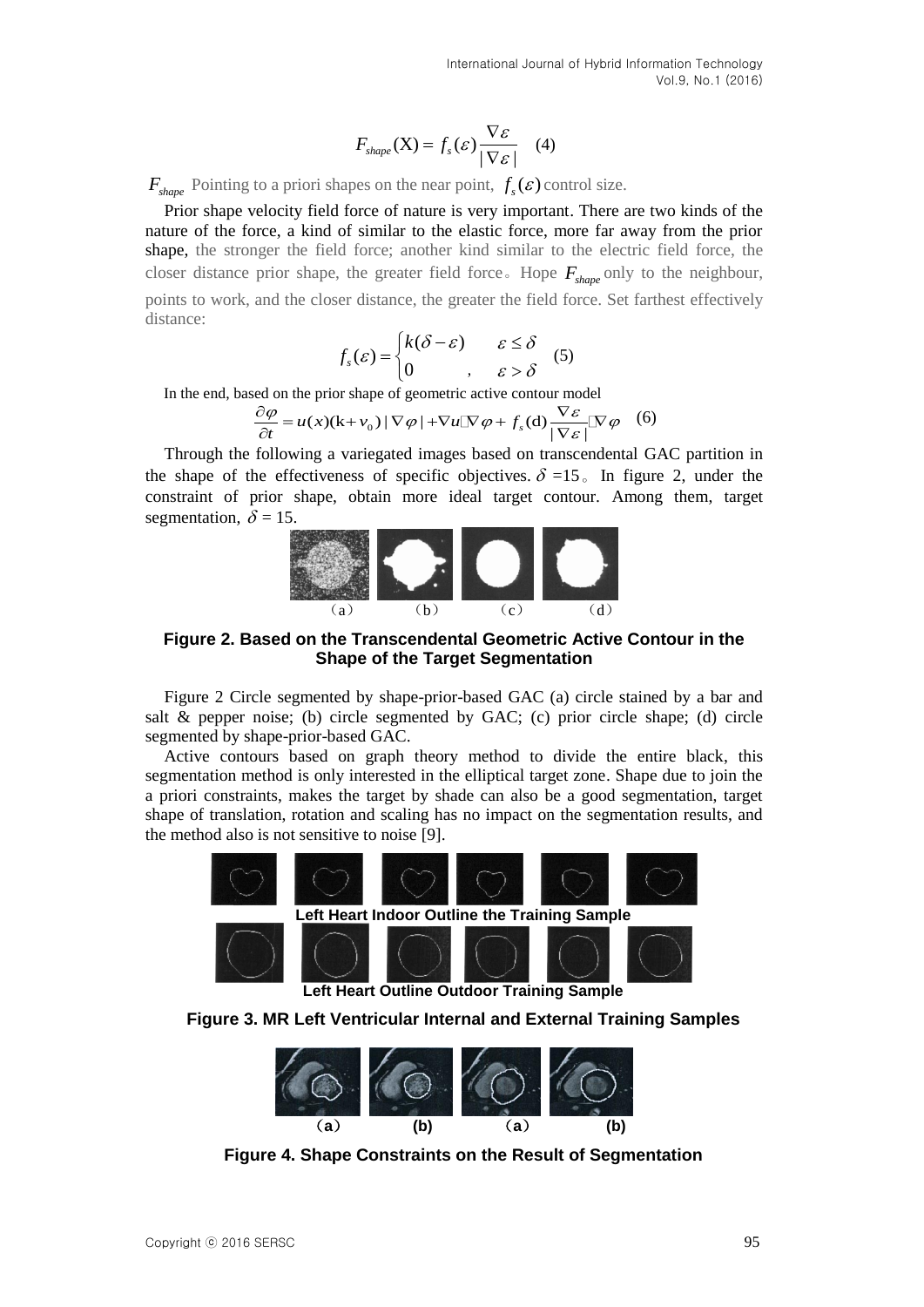International Journal of Hybrid Information Technology Vol.9, No.1 (2016)

Figure 4 shows a method of active contours based on graph theory and methods in this chapter in the same initial contour segmentation of cardiac MR image segmentation, which reflects a priori shape plays a role in cardiac MR image segmentation. Figure 4 (a) active contours based on graph theory method of left ventricular contour segmentation, Improved methods segmentation.

Active contour segmentation method based on graph theory, edge leakage occurred when MR images of left ventricle (Figure 4 (a)), it is necessary to add shapes in the segmentation process statistical constraints [10].

### **3.1 Based on Graph Theory and Shape Constraint Algorithm for Segmentation of Left Ventricle MR**

Based on the above training in the shape of a registration and change pattern analysis, this section proposes combining graph theory with the shape statistics of the left ventricle MR image segmentation algorithm is proposed [11, 12]. Namely in the process of evolution curve, must also will curve projection to allow space shape constraints imposed by the shape. Due to the boundary of the training sample is expressed with  $N$  points, and the curve of target segmentation active contour  $C$  is not necessarily the  $N$  points, So when calculating the shape change vector can't directly do bad<sub>o</sub>  $d\hat{x}_i = d(\hat{x}_i, \mathbf{C})$ , as the shape change of the point.

#### **3.2 Algorithm Steps of Segmentation**

Step1: Select M image structure training set as a sample cardiac MR images of the training focus, one by one manually split left ventricular outline, boundary shape point set

$$
x = (x_1, x_2, \dots, x_M) \quad (7)
$$

Step2: In accordance with the methods described in section 3.3 registration points set

changes, calculate average shape and 1 *M i i*  $\bar{x} = \sum \hat{x}$  $=\sum_{i=1} \hat{x}_i$  shape change vector,

$$
dx = (dx_1, dx_2, ..., dx_M), dx_i = \hat{x}_i - \bar{x}
$$
; (8)

Step3: A principal component analysis of shape vector, find the feature vector  $p_t$ ;

Step4: According to the image constructs a weighted undirected graph and initialize contour *C* ;

Step5: On the contour  $C$  expands operations to form bands, network maximum flow algorithm is used to obtain the new object contour  $C'$  ;

Step6: firstly registration C' and average shape calculate  $b_i = 3\sqrt{\lambda_i}$ ,

 $dx' = (dx'_1, dx'_2, ..., dx'_N)$ , judgment whether or not the allowable range, then  $b_i > 3\sqrt{\lambda_i}$ ,  $\int_{S} b_i = 3\sqrt{\lambda_i}$ , and  $b_i < -3\sqrt{\lambda_i}$ , so  $b_i = -3\sqrt{\lambda_i}$ ,

Step7: if contour curves converge, and  $b_i$  in the allowable range, so calculated  $C = A^{-1}(\bar{x} + p_t b_t)$  as the segmentation result; otherwise, jump to step 5

#### **3.3 Interactive Modification of Segmentation Results**

Image segmentation depends to a large extent on the subjective understanding of the image, in order to better address segmentation must also rely on other mechanisms, such as interacting with the user. Therefore, the interaction modification results are necessary. Methods this chapter can provide interactive modification of the segmentation results.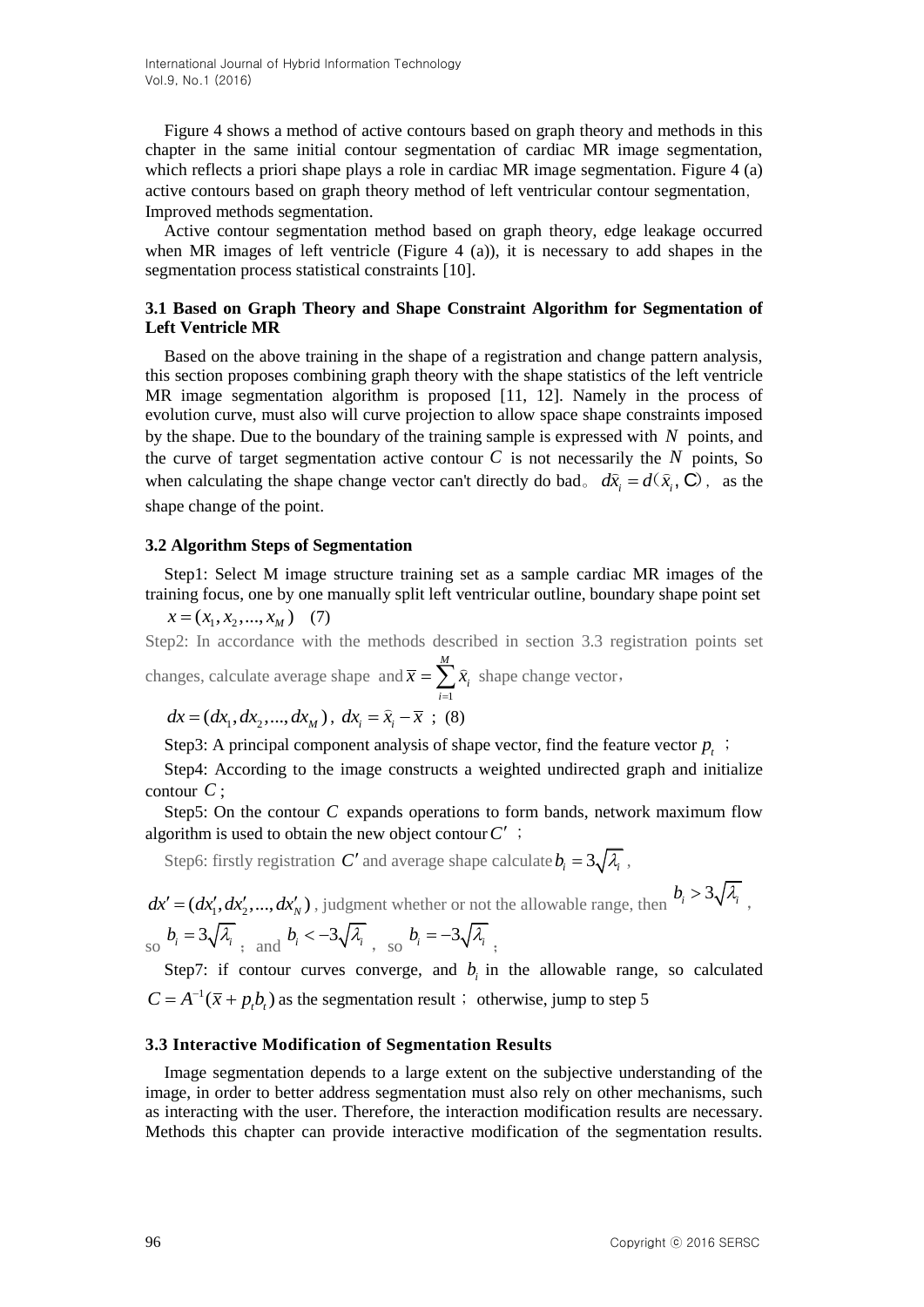These interests in active contours have the flexibility to update the source point and the meeting point [13].



**Figure 4. Interactive Modification of Segmentation**

If the final result does not meet user needs, users can modify multiple times until it reaches the user satisfaction. This interactive modifications greatly facilitated humancomputer interaction, improve the segmentation accuracy.

## **4. Experimental Methods**

Figure 5 for the method and document [14] methods of segmentation results. This method effective divided the left ventricle and capture larger area. Contour segmentation results can be seen from the left ventricle, the method with high robustness in this paper.



**Figure 5. Comparison of the Method and Document [14]**

We compare out results with those obtained using the traditional active contours (Figure 6), specifically, the GVF snakes ,which have a large capture range and can move into boundary concavities. We use the GVF implementation available at [http://iacl.ece.jhu.edu/projects/gvf/.](http://iacl.ece.jhu.edu/projects/gvf/) We select the parameters of the GVF snakes as follows:  $\mu = 0.1$ . Iteration count=200(for computing the gradient vector field),

 $\alpha = 0.05$ ,  $\beta = 0$ ,  $\gamma = 1$ ,  $\kappa = 0.6$ , Dmin=2, and Dmax=4. Shows the results of our approach and GVF Snakes approach for the same real images. Note that the initial contours provided for GVF Snakes are more accurate than these for improved GAC.



**Figure 6. The Method Comparison with GVF**

In this paper, some faults in a cardiac cycle of cardiac MR image segmentation。 Figure 7 for left ventricular internal profile contour segmentation results, Figure 8 for left ventricular external profile contour segmentation results. Experimental show, the method in our paper has a better result for segmentation MR image.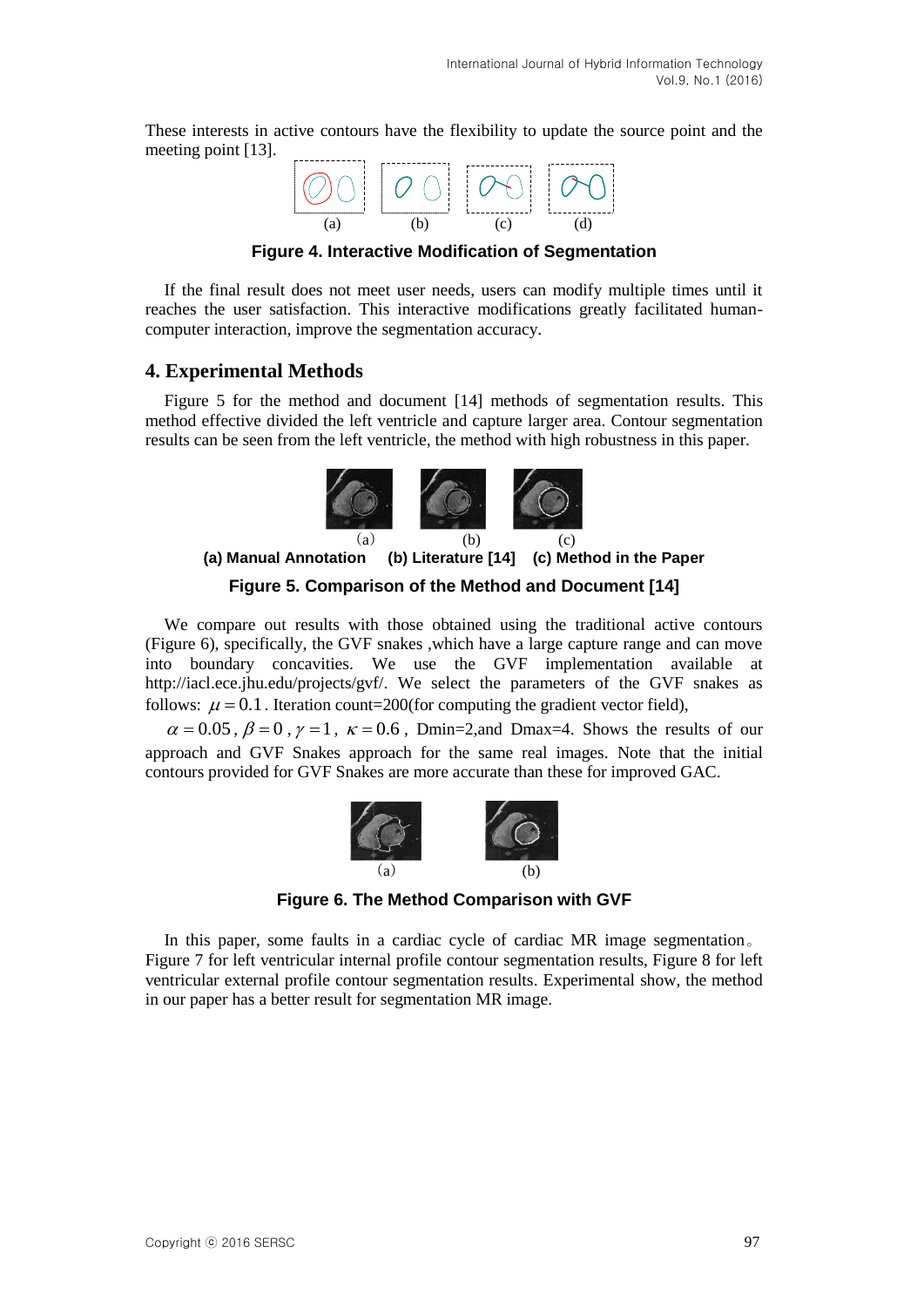

**Figure 7. Left Ventricular Internal Profile Segmentation Results**



**Figure 8. Left Ventricular External Profile Segmentation Results**

# **5. Performance Analysis**

In order to accurately evaluate the accuracy of this segmentation method, comparing the results with physician segmentation results by hand.

| Method                   | average | variance | maximum |
|--------------------------|---------|----------|---------|
| HybridAAM                | 1.06    | (0.5)    |         |
| Shape particle filtering | 1.10    | 0.3      | 90      |
| Multi-view AAM           | 1.40    | 07       |         |
| ASM                      | 1.70    |          | 3.51    |
| <b>Extended AAM</b>      | LO6     |          |         |

**Table 1. MAD Evaluation Results with Methods (Pixels)**

| Table 2. MAD Evaluation Results with Methods in the Paper (Pixels) |  |  |  |
|--------------------------------------------------------------------|--|--|--|
|--------------------------------------------------------------------|--|--|--|

| Method                            | average | variance | maximum |
|-----------------------------------|---------|----------|---------|
| Left ventricular external profile | 0.80    |          |         |
| Left ventricular internal profile | ).84    |          | .03     |

Results from evaluation: method in the paper to achieve high levels of accuracy, the left ventricular internal and external contours with an average error of less than 1 pixel, The literature of [15] between the segmentation accuracy is 1-2 pixels and good stability than other methods in this chapter, segmentation error is the standard deviation of less than 0.2.

# **6. Conclusion**

Active contours based on graph theory method is a new method of image segmentation, it maps the image for weighted undirected graph, as nodes pixels, converted in the vicinity of the initial contour segmentation problem solving min-cut problem within the band. This method converts the image segmentation problem for global optimization problems, so can get global optimal solution, but due to the presence in MR images of left ventricle papillary muscle disturbances, gray balance, weak, edge fracture and the noise fuzzy edges and other phenomena, still be marginal leakage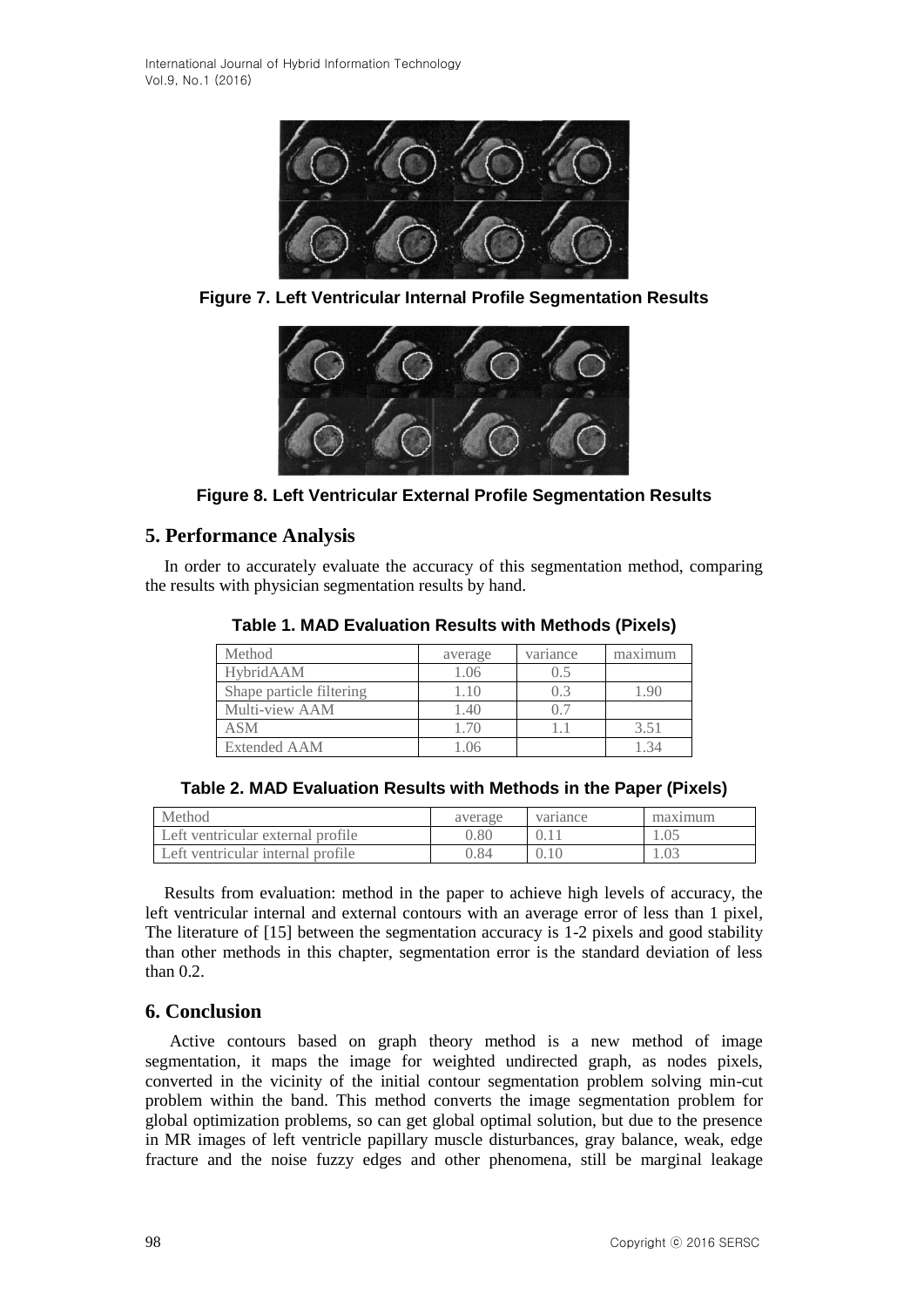phenomenon, in order to improve the segmentation accuracy statistics must also introduce shapes to constrain the evolution of curves.

For MR images of left ventricle segmentation problems, this chapter presents a combined active contour and shape of graph theory and statistics interactive segmentation of MR images of left ventricle. Taking into account active contour model based on graph theory methods split edges leak occurs when using statistics to constrain a shape based on graph theory, active contour segmentation of MR images of left ventricle. Point distribution model is used to describe the shape and training registration and change patterns of shapes. In the course of evolution curves, will Project to shape allows space to impose constraints. Prior shape constraints are due to join, making translation, rotation and scaling of the target shape has no effect on results, but not sensitive to noise. Experiments show that this method is valid for inner and outer contour segmentation of the left ventricle.

#### **Acknowledgement**

This research was supported by Science and Technology Plan of GanSu Province (No.1308RJZA266). This support is gratefully acknowledged.

### **References**

- [1] N. Paragios, "A varirtional approach for the segmentation of the left ventricle in MR cardiac image analysis", International Journal of Computer Vision, vol. 50, no. 3, **(2002)**, pp. 345-362.
- [2] Q. Chen, Z.-M. Zhou, M. Tang, P. A. Heng and D. S. Xia, "Shape Statistics Variational Approach for the Outer Contour Segmentation of Left Ventricle MR Images", IEEE Transactions on Information Technology in BioMedieine, vol. 10, no. 3, **(2006)**, pp. 588-597.
- [3] D. Cremers, F. Tischhauser, J. Weickert and C. Schnorr, "Diffusion snakes: introducing statistical shape knowledge into the Mumford-Shah functional", International Journal of Computer Vision, vol. 50, no. 3, **(2002)**, pp. 295-313.
- [4] S. C. Mitchell, B. P. F. Lelieveldt, R. J. van der Geest, H, G Bosch, J. H. C. Reiver and M. Sonka, "Multistage Hybrid Active Appearance Model Matching: Segmentation of Left and Right Ventricles in Cardiac MR Images", IEEE Transactions on medical imaging, vol. 20, no. 5, **(2001)**, pp. 415-423.
- [5] M. Kass, A. Witkin and D. T. Poulos, "Snake: active contour models", International Journal of Computer Vision, vol. 1, no. 4, **(1988)**, pp. 321-331.
- [6] N. Paragios, O. Mellina-Gottardo and V. Ramesh, "Gradient vector flow fast geodesic active contours", The 8th ICCV, vol. 1, **(2001)** July, pp. 67–73.
- [7] J. Sethian, "Level Set Methods and Fast Marching Methods", Cambridge University Press, 2 edition, **(1999)**.
- [8] J. Shi and J. Malik, "Normalized cuts and image segmentation", IEEE CVPR, **(1997)** June.
- [9] S. Wang and J. Siskind, "Image segmentation with minimum mean cut", The 8th ICCV, vol. 1, **(2001)** July, pp. 517–524.
- [10] F. M. Giusto and C. Perra, "A fast algorithm for video segmentation and object tracking", International Conference on Digital Signal Processing (DSP), Santorini, Greece, **(2002)** July 1-3.
- [11] Q. Chen, Z.-M. Zhou, M. Tang, P. A. Heng and D. S. Xia, "Shape Statistics Variation Approach for the Outer Contour Segmentation of Left Ventricle MR Images", IEEE Transactions on Information Technology in BioMedieine, vol. 10, no. 3, **(2006)**, pp. 588-597.
- [12] S. C. Mitchell, B. P. E. Lelieveldt, R. J. van der Geest, H. G. Bosch, J. H. C. Reiver and M. Sonka, "Multistage Hybrid Active Appearance Model Matching: Segmentation of Left and Right Ventricles in Cardiac MR Images", IEEE Transactions on medical imaging, vol. 20, no. 5, **(2001)**, pp. 415-423.
- [13] M. de Bruijne and M. Nielsen, "Shape Particle Filtering for Image Segmentation", MICCAI2004, France, LNCS, vol. 3216, **(2004)** September 26-30, pp. 168-175.
- [14] M. B. Stegmann, R. Fisker and B. K. Ersboll, "Extending and applying active appearance Models for automated, high Precision segmentation in different image modalities", In Proceedings of the 12th Scandinavian Conference on Image Analysis, Bergen, Norway, **(2001)** June, pp. 90-97.
- [15] T. C. Mauldin and M. R. Kessler, "Self-healing polymers and composites", Int. Mater. Rev, vol. 55, **(2010)**, pp. 317–346.